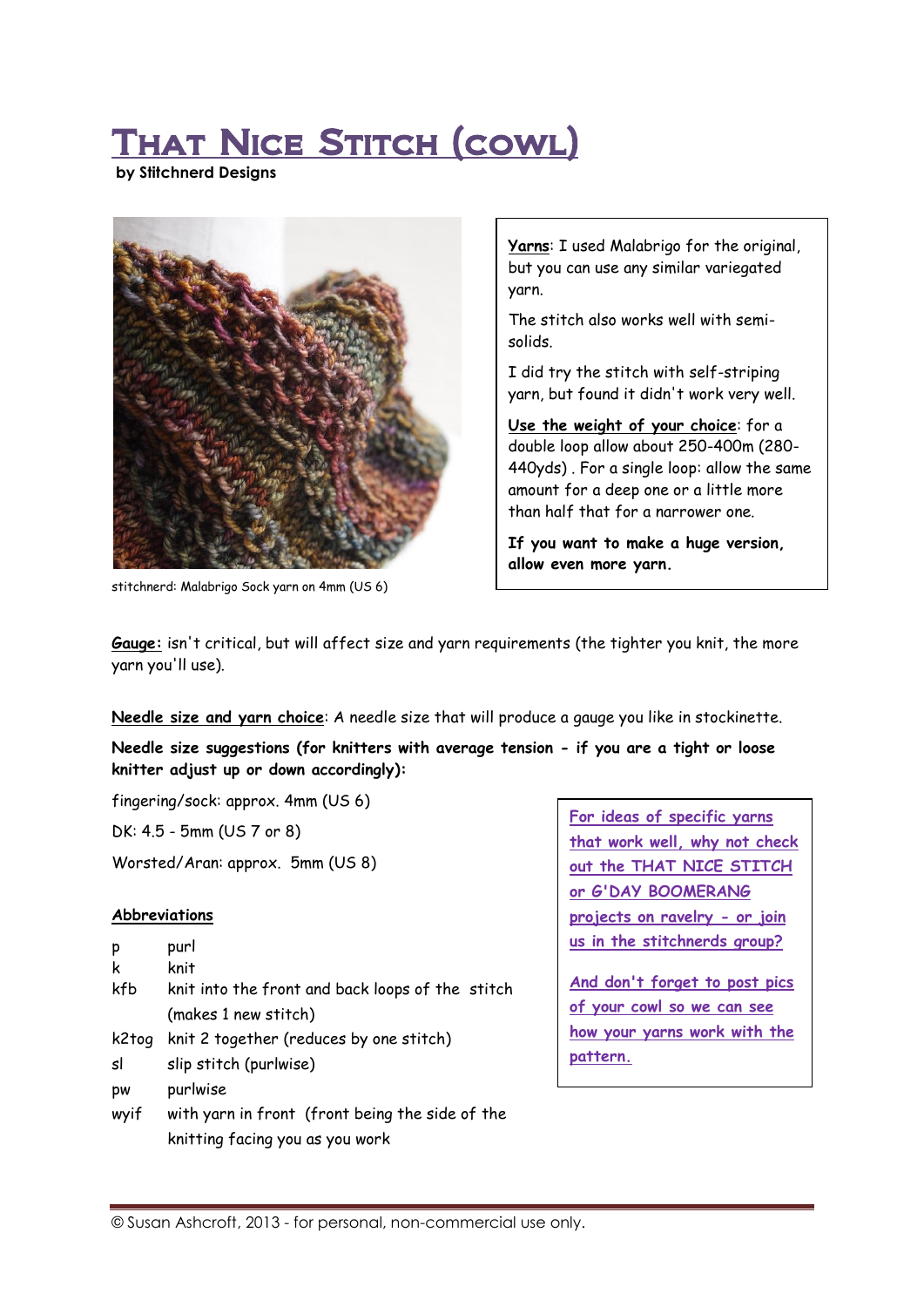**Making the cowl:** Using your favourite method of provisional cast-on and waste yarn, cast on 42 stitches (or any other even number - see page 3 for sizing tips).

Work 2 set-up rows:

**Set-up Row 1 (rs):** kfb, knit to the last 2 stitches, k2tog. **Set-up Row 2 (ws):** sl1 pw wyif, purl to the last stitch, then sl1 pw wyif.

Now alternate **textured sections** (12 rows) and **stockinette sections** (4 rows) until you have the length you want.

Stop any time, but always after a Stockinette Row 1. Then kitchener/graft together the two ends. Once you have joined to the set-up rows, the cowl will be seamless and you'll be able to wear either side as the "right side" (see photo on page 3) or show a bit of each (see ravelry).

If you want to test the size, I recommend using a circular needle or a bit of waste yarn to roughly "baste/tack" the two sections together.

## **Textured section (12 rows)**

**TS Row 1 (rs):** kfb, \* p1, sl1 pw wyif - repeat from \* to the last 3 stitches, then p1, k2tog. **TS Row 2 (ws)**: sl1 pw wyif, \* p1, k1 - repeat from \* to the last stitch, then sl1 pw wyif. **TS Row 3**: kfb, knit to the last 2 stitches, then k2tog. **TS Row 4:** sl pw wyif, purl to the last stitch, then sl1 pw wyif. Repeat these 4 rows, 3 times in total (= 12 rows).

## **Stockinette section (4 rows)**

| Stockinette Row 1 (rs):                                                                                                   | kfb, knit to the last 2 stitches, k2tog.                |
|---------------------------------------------------------------------------------------------------------------------------|---------------------------------------------------------|
| Stockinette Row 2 (ws):                                                                                                   | sl1 pw wyif, purl to the last stitch, then sl1 pw wyif. |
| Repeat the 2 rows, once more (= 4 rows).                                                                                  |                                                         |
| Note: If you count the stockinette rows on the knitting you'll have 6 rows (2 from the<br>textured section plus these 4). |                                                         |

## **Extra tips**

Weave the ends in neatly and you'll be able to wear both sides as the right side (photo on pg. 3).

If you have to join yarn, don't do it right at the edge - this creates a lump - join about 5 stitches from the edge.